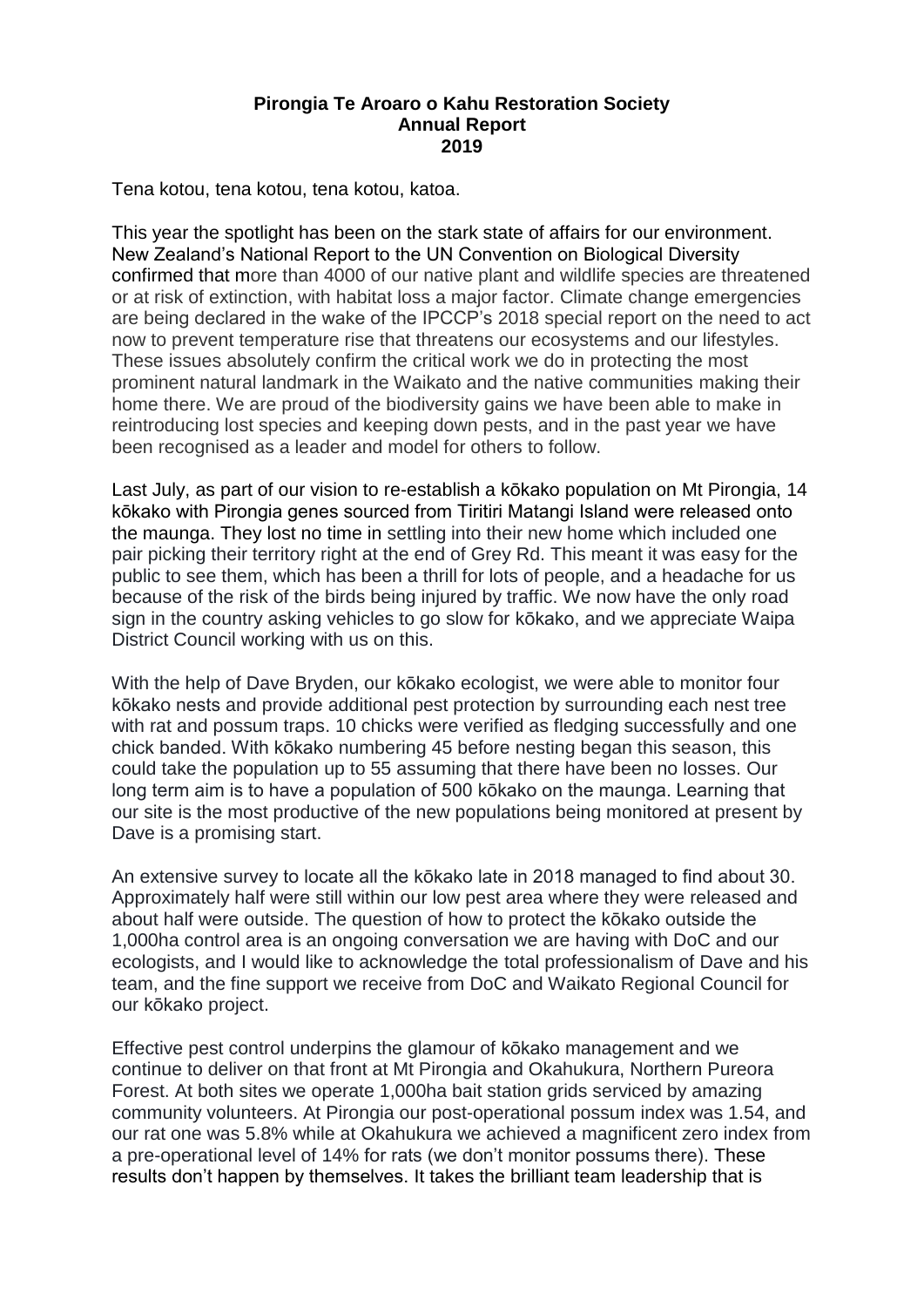delivered by Steve McClunie and Ken Allen for Pirongia and by Dianne and Selwyn June for Okahukura and involves impeccable planning, operational efficiency and lots of time. Okahukura has the added complexity of remoteness and high maintenance needs for our road access. We were most fortunate this year to have the generous help of Don Finnegan to undertake key improvements there, with Dianne, Selwyn and Gerry Kessels also contributing. DoC Maniapoto give us full on support as well. Thank you to all of you for ensuring our operations run without a hitch. I am also pleased to report there were no serious health and safety incidents for any of our fieldwork this year. As extra protection for kōkako at Pirongia we are preparing to set up trapping for mustelids and feral cats. We are grateful for the input of Greg Hill, Tom Davies and Selwyn June who have led this initiative and we are almost at the point of deploying some mustelid trap lines, following excellent collaboration with the Te Awamutu MenzShed.

In recognition of our outstanding achievements for returning kōkako to Mt Pirongia we won the New Zealand Biosecurity Awards Community category in November last year. It's great that another Waipa group, Maungatautari Ecological Island Trust, was also a finalist in the same category so Waipa stands out in the lead for community based action at keeping New Zealand's outstanding species secure.

Moving on to our other activities, our Dactylanthus team has undertaken more sowing of seed in the hope of expanding populations on Mt Pirongia, this time in 12 plots around existing plants near the summit. This rare plant is almost invisible because it grows entirely underground except for when it flowers, so monitoring during its flowering period is another fundamental we carry out. We are very appreciative of DoC developing a comprehensive Dactylanthus management plan for us this year as well.

In the past year we have progressed with our envirocentre project by holding a number of working bees, where Dianne has excelled herself with organising things. Composting toilets have finally been installed and interior improvements made. Dianne, you and your band of helpers have been sensational! We have started collaborating more closely with other groups especially Maungatautari Ecological Island Trust. Our first joint undertaking with them was a rifleman abundance survey in our Pirongia control area during May, which will help determine whether Pirongia would be a suitable source site for translocations. There were 147 riflemen sighted with 100% certainty in the two sectors surveyed. Further surveys are planned for July, and if a translocation goes ahead, this is likely to happen next year. Another collaboration partner is Pirongia Forest Park Lodge. They help us regularly by making their facilities available to us for free for our events, which is fantastic.

Our full-on programme of projects and activities would not be possible without grants and donations, and I want to give sincere thanks to the following who have generously supported us over the past year:

| <b>Source</b>                          | <b>Amount</b> |          | <b>Purpose</b>                            |
|----------------------------------------|---------------|----------|-------------------------------------------|
| <b>Grants</b>                          |               |          |                                           |
| Department of Conservation - Okahukura |               | 545.609  | Kokako protection                         |
| Department of Conservation - kokako    |               | \$18,400 | Kokako translocation and pest control     |
| WWF and the Tindall Foundation         |               | \$15,000 | Pirongia Pest Control                     |
| Len Reynolds Trust                     |               | \$12,000 | <b>Envirocentre and Capacity Building</b> |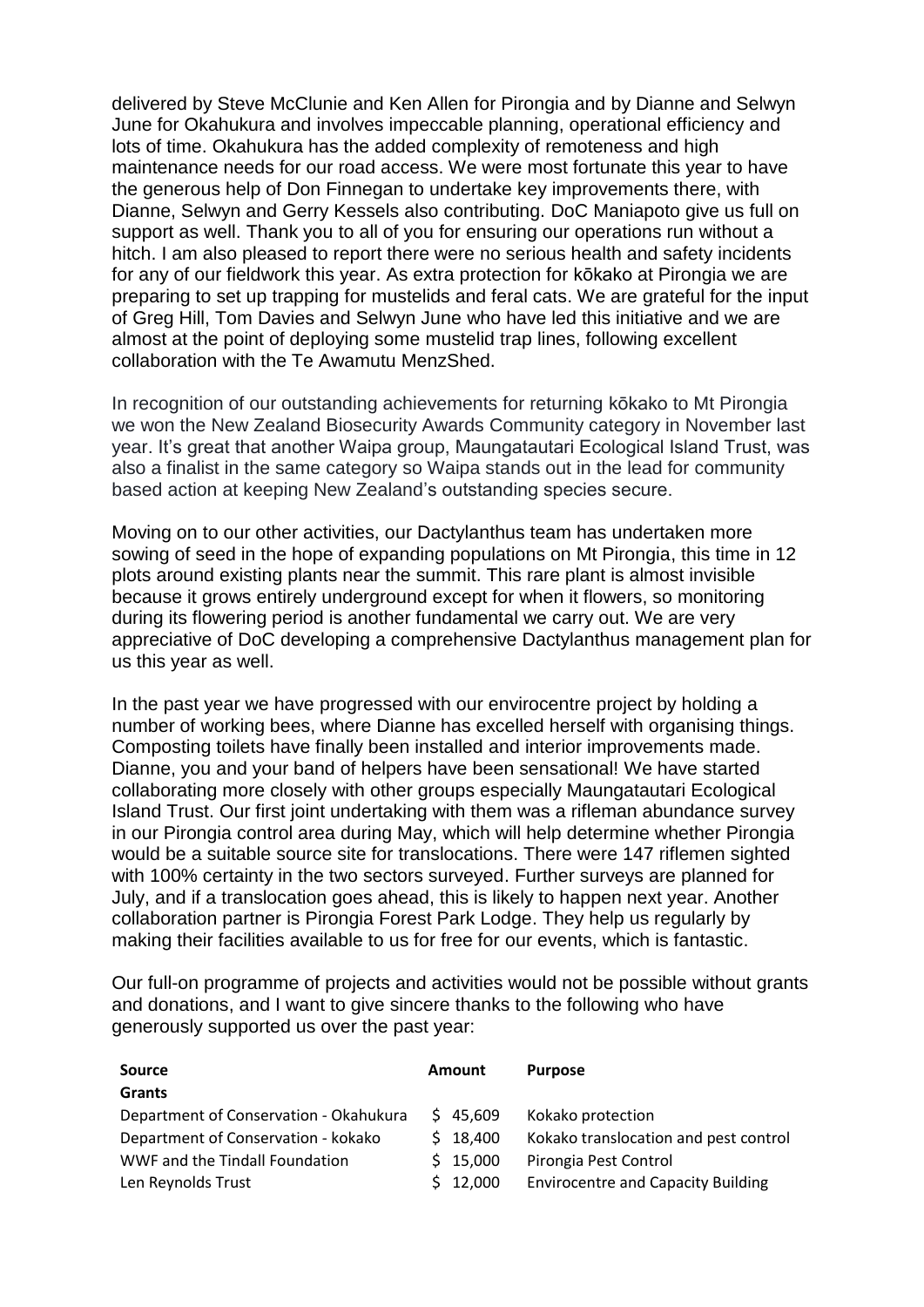| Waipa District Council - Heritage Fund | \$<br>13,800 | Mustelid trapping                   |
|----------------------------------------|--------------|-------------------------------------|
| <b>WWF Learnz Grant</b>                | \$<br>11,550 | Kokako Educational Video Resource   |
| <b>Waipa District Council</b>          | \$<br>1,150  | Adminstration                       |
| <b>Waikato Regional Council SSCIF</b>  | \$<br>5,750  | Okahukura pest control              |
| Subtotal                               | \$123,259    |                                     |
| <b>Donations</b>                       |              |                                     |
| Ministry for Primary Industries        | \$<br>2,500  | <b>Biosecurity Award Prizemoney</b> |
| Crypto for forests                     | \$<br>1,500  | Pirongia kokako                     |
| <b>Tamahere School</b>                 | \$<br>1,300  | Pirongia kokako                     |
| RNZ Critter of the week                | \$<br>848    | Invertebrates                       |
| <b>Waipa Networks</b>                  | \$<br>700    | Pirongia Pest Control               |
| Feilding North Street School           | \$<br>350    | Pirongia kokako                     |
| Subtotal                               | \$<br>7,198  |                                     |
| <b>Grand Total</b>                     | \$130,457    |                                     |
|                                        |              |                                     |
| In-kind support and donations          |              |                                     |
| <b>Kessels Ecology</b>                 | \$1,500      | Office furniture                    |
| <b>Waipa District Council</b>          | \$100        | Kokako road sign                    |
| Department of Conservation             | \$900        | Dactylanthus support                |
| Department of Conservation             | \$3,500      | Donated traps                       |
| Anne Aitken                            | \$540        | Human Resources Consultancy         |
|                                        | \$6,540      |                                     |
|                                        |              |                                     |
| <b>Related party transactions</b>      |              |                                     |
| Ken Allen - Committee member           | \$9,600      | Grid maintenance contractor         |
|                                        |              | Project management and co-          |
| Clare St Pierre - Chairperson          | \$2,300      | ordination payment                  |
|                                        |              | Project management and co-          |
| Steve McClunie - Vice Chairperson      | \$2,300      | ordination payment                  |
|                                        | \$14,200     |                                     |

Volunteers are our lifeblood and we continue to be in good heart, mainly because of the appeal of our kōkako and rifleman projects. Our committee takes great encouragement seeing so many people giving back for the benefit of our native biodiversity. I make special mention of the University of Waikato Science Students' Association who send two whole bus-load of young people to help on our Okahukura baiting weekends. Our appreciation for you all knows no bounds because without your openheartedness we would come to a grinding halt.

Volunteer hours came to 8375 this year involving about 110 people representing a massive 169% increase on last year's hours, driven mainly by kōkako monitoring on Mt Pirongia. At present, 285 people are registered for our projects, we have 213 members and sponsors of hectares, and 189 hectares of pest control are sponsored in total. Our Mangakaraa podcast, available for free on the internet [http://www.youtube.com/watch?v=ZO-Gxc1yfWk,](http://www.youtube.com/watch?v=ZO-Gxc1yfWk) now has over 4,690 views while our facebook page has 1174 followers, breaking the 1,000 threshold this year.